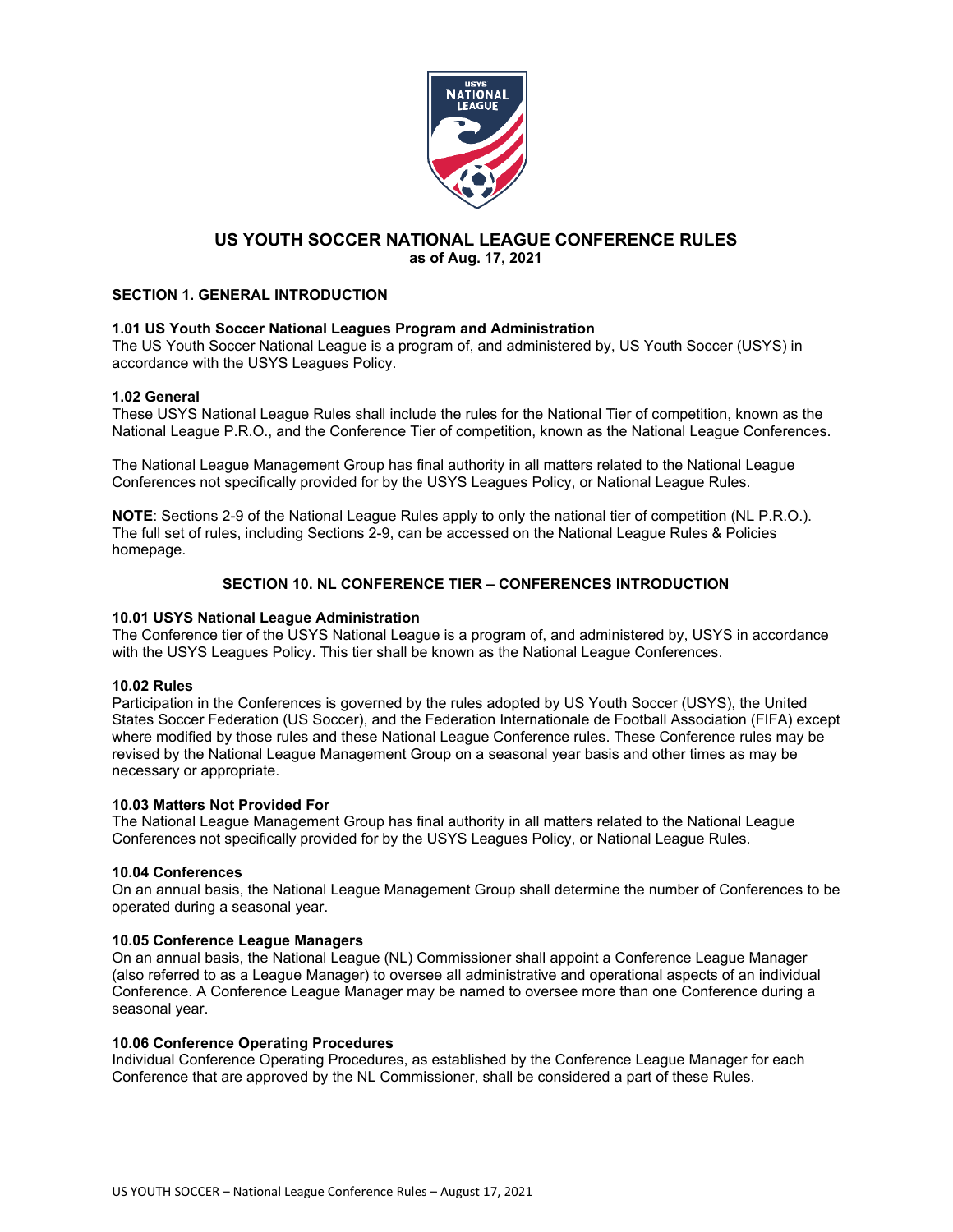# **SECTION 11. NL CONFERENCE TIER – CONFERENCES TEAM APPLICATION**

## **11.01 Team Eligibility**

Any team properly registered for the current seasonal soccer year with a USYS State Association may request entry to the Conference.

- a) **Returning Team Eligibility** will be contingent on retaining player continuity from their 2020-21 seasonal year club. At all times during the 2021-22 seasonal year, a Conference team must have on its Conference roster, to be eligible to play during the 2021-22 seasonal year, no less than 9 US Youth Soccer players that were on a roster of any US Youth Soccer registered team within such team's club during the 2020-21 seasonal year. If a Returning Team does not retain player continuity, the team shall be considered a "New Team", and will not retain the team's previous position in the Conference.
- b) **New Team Eligibility** will be determined by the team's affiliated US Youth Soccer State Association in accordance with Individual Conference Operating Procedures. Any team relegated out of their Conference will be subject to New Team Eligibility standards by their State Association.
- c) **COVID Waiver** If a team was unable to compete during the 2020-2021 seasonal year, a waiver may be issued.

## **11.02 Transfer of Pre-Qualified Slot into Premier I or Premier II**

Any movement of a team from one club to another during the course of the seasonal year, including but limited to the time period following acceptance into a Conference, may result in the team being dropped from the league at the sole discretion of the Conference League Manager.

In situations where players from a team transfer to another club in between seasonal years, the club from which the players transferred from shall have the right to retain the Conference slot subject to the Returning Team Eligibility requirements.

In unique situations where players from a team transfer to another club in between seasonal years, and the club from which the players transferred from cannot fulfill the Returning Team Eligibility requirements, the Conference League Manager, subject to oversight by the NL Commissioner, at his/her sole discretion shall review if the club to which the players transferred to shall have a right to the slot. In such cases, the Club Director must file with the Conference League Manager a written document outlining the reason for such movement to another club, and all circumstances surround the movement.

## **11.03 Contested Pre-Qualified Slot**

In unique situations where a Pre-Qualified Conference slot is contested by different clubs, due to the transfer of the majority of players from one team within a club to a team within another club, the Conference League Manager shall review the situation and determine which club, if any, retains the contested slot. The Conference League Manager subject to oversight by the NL Commissioner, may request additional supporting documentation in regards to the contested slot. The process shall include the following: \$500 fee per team per club for the review of a contested slot

State Association Transfer Rules review

Reasoning for exception to Conference Returning Team Eligibility Requirement (11.01)

## **11.04 Club Mergers Affecting Pre-Qualified Slot**

In situations where there is a mutual desire to merge or consolidate entire organizations/clubs, the Conference League Manager may review and determine whether such teams resulting in the merger or consolidations should be subject to the "Returning Team" or "New Team" eligibility requirements. In such situations, the Conference League Manager may request additional information in regards to this matter including but not limited to the rationale for the merger/consolidation, a guarantee on the number of returning Conference level players for the coming season and any other matter that the Conference League Manager deems pertinent in the review of this matter.

## **11.05 National Cup Competitions Requirement**

Any team making application to a Conference must, subject to the provision herein, have competed in one of US Youth Soccer's National Cup competitions, beginning at the state level in either the State Cup or State Presidents Cup, during the past seasonal year and must also participate in a US Youth Soccer National Cup competition, beginning at the state level in either the State Cup or State Presidents Cup, during the current seasonal year. Currently, the National Cup Competitions include the National Championship Series and the National Presidents Cup.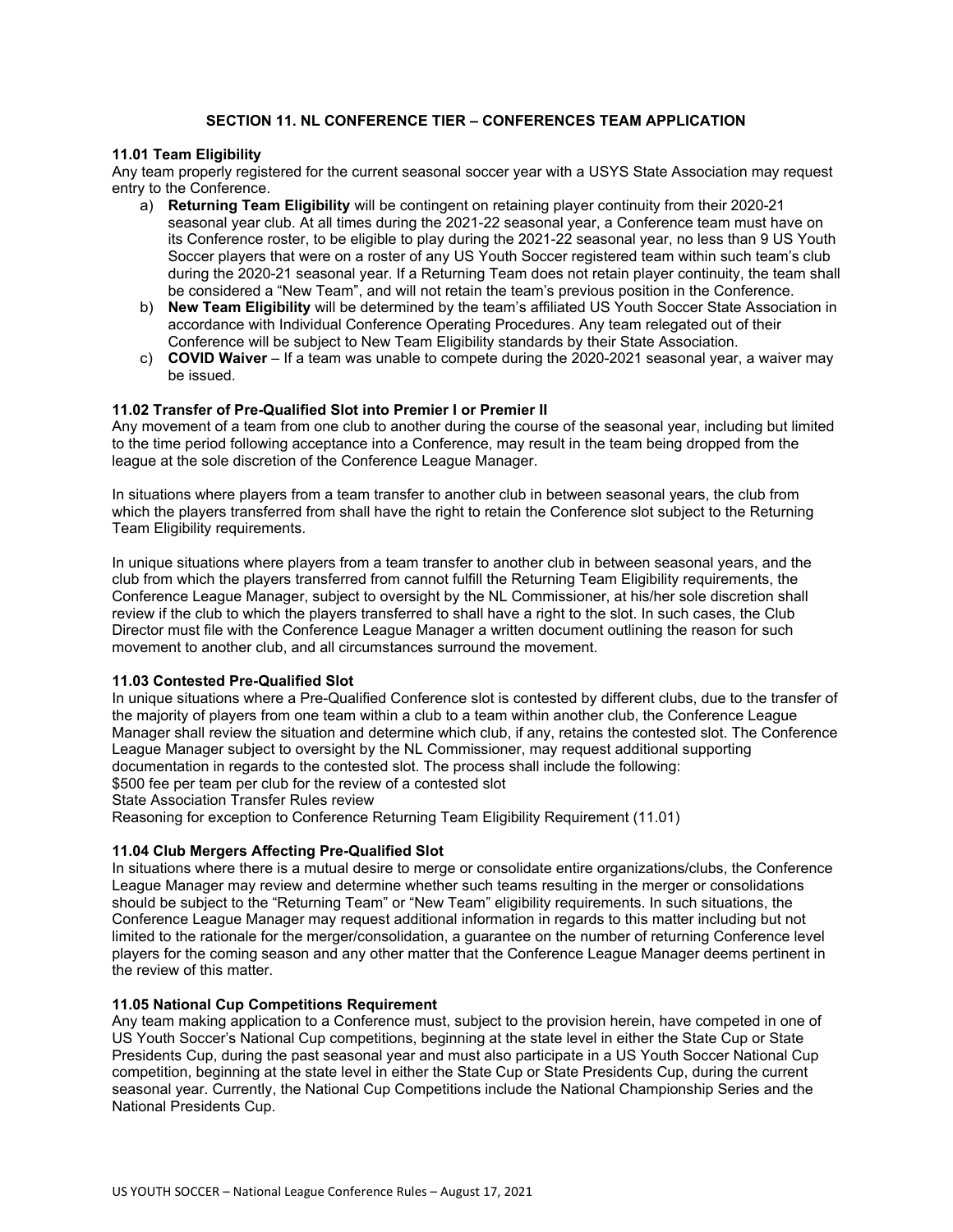## *11.05 (continued)*

The requirement for competing in the National Cup Competitions during the past seasonal year and/or current seasonal year may be waived pending a request of waiver by a team in accordance with the individual Conference Operating Procedures. The Conference League Manager for the Conference in consultation with the respective State Association and NL Commissioner may grant or deny the waiver.

## **11.06 National League Showcase Series Requirement\***

All 15U-18U teams competing in a top tier within their USYS National League Conference during the 2021-22 seasonal year must attend a minimum of one (1) USYS National League Showcase Series event to retain their position in the top tier of their 2021-2022 USYS National League Conference or any other 2021-2022 USYS National League Conference.

The requirement of attending a minimum of one (1) USYS National League Showcase Series event during the past seasonal year may be waived pending a request of waiver by a team in accordance with the individual Conference Operating Procedures. The Conference League Manager for the Conference in consultation with the NL Commissioner may grant or deny the waiver.

## *\*Participation in National League P.R.O. satisfies your National League Showcase Series requirement.*

## **11.07 State Association Team and Player Registration**

All teams must be properly registered teams that meet the requirements for participation provided by these rules with their respective US Youth Soccer member State Association. All players on a team must be properly registered with a member State Association.

## **11.08 Teams from a State Associations**

The number of teams recommended by each State Association in each gender age group to the Conference for each season of play shall be in accordance with the individual Conference Operating Procedures.

## **11.09 Application Deadlines**

All applications for participation in a Conference must be received by the deadline established by the Conference League Manager for each Conference.

## **11.10 Application Process**

Team applications to participate in a Conference are to be submitted in a manner and form as determined on a seasonal year basis by the Conference League Manager in each Conference.

# **11.11 Acceptance of Teams**

Teams approved to participate in the Conference by their State Association are not automatically accepted into the Conference. The Conference Team Selection Group, a group within a Conference as determined by the Conference League Manager and approved by the NL Commissioner will evaluate all State Association approved teams and determine final acceptance into the Conference based on the number of positions available and the configuration of teams in each tier and sub-division. It is understood that State Associations shall not unreasonably withhold approval for a team application if such team has earned a Premier I Division or Premier II Division team slot.

# **11.12 Acceptance of Leagues Policy, Conference Rules, Decisions and Fees**

Any team applying to play in a Conference agrees to accept, abide by, and comply with all policies, rules, and decisions of the National League and further agrees to pay all fees that are due to the Conference for participation in the Conference by the applicable deadlines.

## **11.13 Fees and Other Expenses**

Each team playing in a Conference will pay the fees established by the Conference. The Conference is not responsible for expenses incurred by teams through travel, housing, coaching, uniforms, and other related team operating costs. All entry fees are non-refundable subject to the Conference Operating Procedures.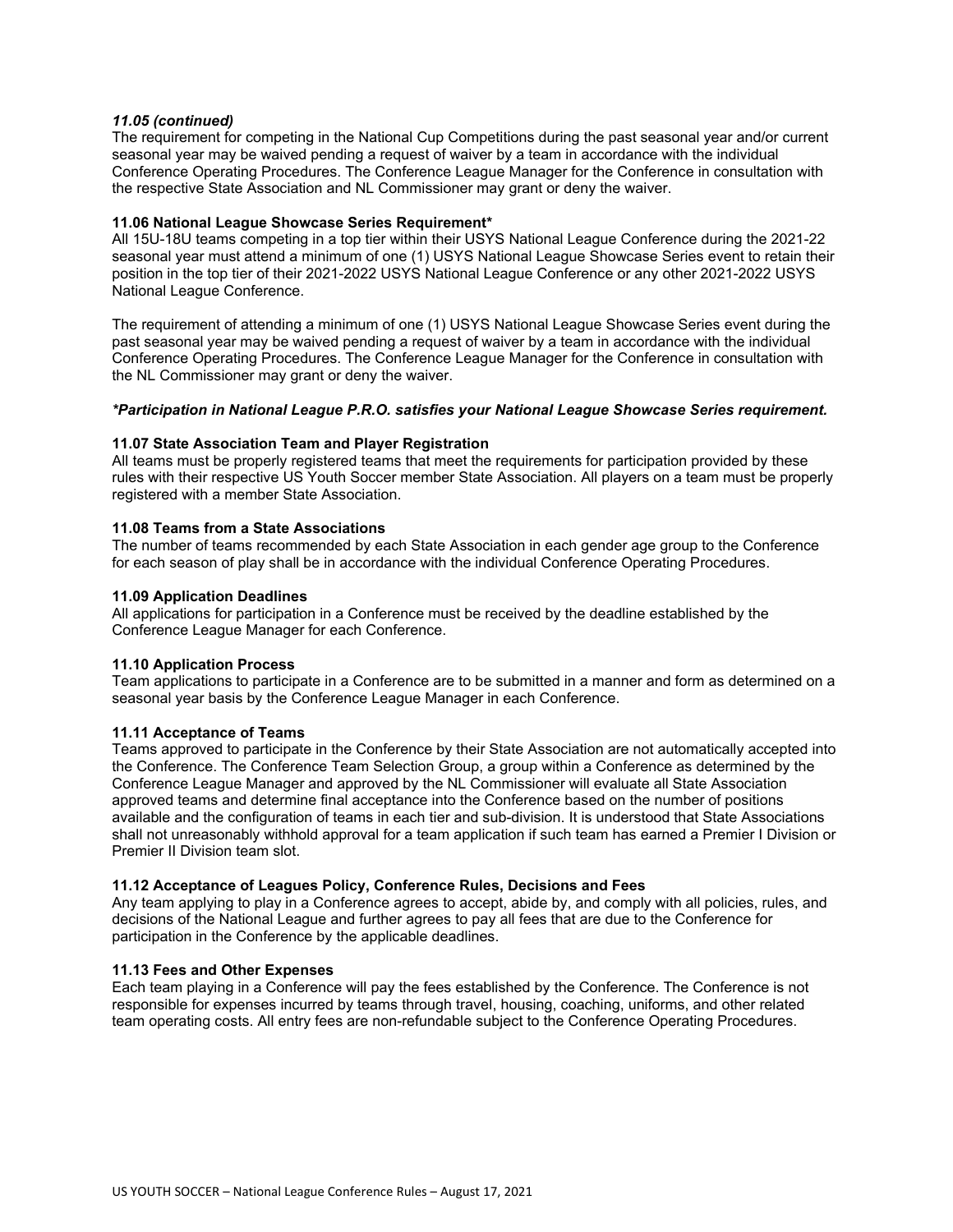## **11.14 Final Authority**

The Conference League Manager of a Conference after consultation with State Associations shall have the final authority and right to refuse admittance of any team based upon the team's prior performance in the Conference or other competitions. These factors include, but are not limited to: failure to play Conference matches as scheduled; failure to comply with Conference rules; failure to pay Conference referees; and/or failure to pay assessed Conference fees or fines on time.

## **11.15 Additional State Association Entry Fees and Bonds**

State Associations may require an additional fee or bond for participation in the Conference. Such fees and bonds are to be handled directly by the teams with their respective State Association. The Conference does not participate nor endorse such State Association requirements.

## **11.16 Contact Information and Communication**

All teams in a Conference shall have contact information on file with the Conference, including, but not limited to:

- a) the Team Administrator's Name, Phone Numbers and valid e-mail address;
- b) the Team Coach's Name, Phone Numbers and valid e-mail address; and the Club's Technical Director's (Director of Coaching) Name, Phone Numbers and valid e-mail address. E–mail will be the primary means of communication within the Conference. It is the responsibility of each team to ensure that accurate contact information is on file with the Conference.

# **SECTION 12. NL CONFERENCE TIER – LEAGUE STRUCTURE**

## **12.01 Structure**

The Conference Operating Procedures shall outline the gender age groups to be offered during a seasonal year, the tiers of competition (to be called Premier I, Premier II, First Division etc.) during a seasonal year, the number of teams and sub- divisions within each tier of competition, and the format of the competition within the Conference. The Conference Operating Procedures shall also include the club versus club formats (if applicable) and promotion and relegations procedures from season to season and tier to tier.

# **12.02 Team Selection, Tier Placement, and Division Placement including Promotion and Relegation**

The Conference League Manager, with the approval of the NL Commissioner, shall be responsible for the process that determines the selection of the placement of teams into tiers, and the placement of teams into sub-divisions within each tier for each Boys and Girls Age Group. The process of determining the placement of teams into tiers will utilize the accepted concept of Promotion and Relegation of teams between tiers based on the finish of teams in the previous year's Conference standings. At a minimum, if applicable, at least one team from each higher tier level shall automatically be relegated to the next lower tier. At a minimum, at least one team from each lower tier level shall automatically be promoted to the next higher tier level. The number of teams relegated and promoted between tiers will be reviewed and determined on a seasonal basis by the Conference League Manager as well as on an age group-by-age group basis and a tier-by-tier basis.

# **12.03 Premier I Division or Premier II Division Team—Failure to Return to Conference**

In situations whereby a team does not apply for participation for a season where such team had previously earned placement as a Premier I Division or Premier II Division team, such slot may be filled at the discretion of the Conference Team Selection Group in accordance with the Conference Operating Procedures.

# **SECTION 13. NL CONFERENCE TIER – CONFERENCES TEAM ROSTERS**

## **13.01 Team Rosters**

Teams must file with the Conference, in a process outlined in the Conference Operating Procedures, its State Association approved Team Roster and State Association approved Club Pass Player Roster. Additions to the Team Roster or the Club Pass Player Roster must be filed with the Conference no later than 24 hours prior to a game's kick off in order for players listed on the roster(s) to be eligible to play. An authorized official from the Team's respective home State Association must authorize the validity of all rostered players in order for players to be eligible for Conference play.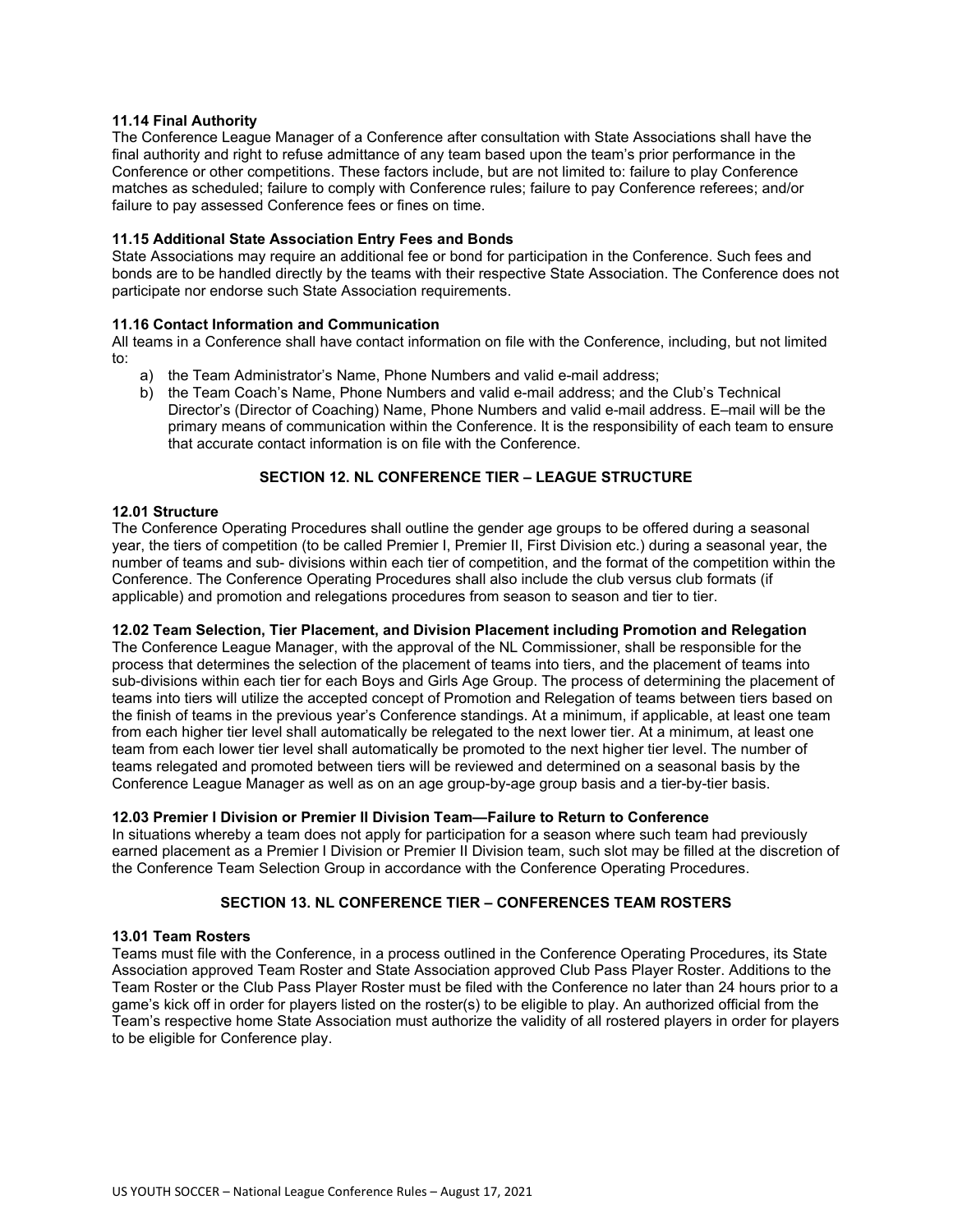### **13.02 Player Eligibility**

All players must be current US Youth Soccer members and have member passes that have been approved by their respective State Association. During a Conference season, a player may be listed on one Team Roster. Players listed on a Team Roster may also be listed on a Club Pass Roster(s) on team(s) within the same US Youth Soccer affiliated club as approved by the team's State Association, in accordance with Conference Operating Procedures. A player that is rostered to a team outside of the Conference but within the same US Youth Soccer affiliated club as approved by the team's State Association, may also be listed on the Club Pass Roster(s) on team(s) within the same US Youth Soccer affiliated club. In situations where a player may be listed as a Primary or Secondary player, such player may only be on a Team Roster or Club Pass Roster for a team within the player's Primary Club.

#### **13.03 Maximum Roster Size and Pool of Players**

The maximum number of players on a Team Roster shall be 22 although the pool of players eligible to participate for an individual team is 30. Such pool of players may include club pass players, as well as any players that may have been added to the Team Roster once the team's Conference season has commenced. Procedures for submitting approved rosters for Conference play are within each of the Conference Operating Procedures.

#### **13.04 Player Limitations**

A primary rostered player may only play for one team in a Conference Division in which their primary team is participating. In situations where a club has multiple teams participating in the same Conference Division, at no time may such primary players appear on both Conference Division rosters. Under no circumstances may a player be listed on multiple team rosters if such teams are from different clubs.

During the Conference season, a Goalkeeper may be listed on up to two (2) Conference team match day team lineups per day from the same club, with the written consent by the Conference League Manager. A Goalkeeper may not play on more than one team in the same gender age group of a Conference Division, and is subject to the same standards as club pass players.

#### **13.05 Team Match Day Team Line Ups**

The Conference Operating Procedures shall outline the procedures for creating and using Team Match Day Line Ups for each Conference Match.

#### **13.06 Member Passes Presented to Referee**

Valid US Youth Soccer member passes for the current seasonal year shall be presented to the referee for the match in accordance with the Conference Operating Procedures.

#### **13.07 Playing of Ineligible Player**

A team that plays an ineligible player shall be subject to disciplinary action that could include, but not be limited to: (a) forfeiture of the match; and (b) suspension of the team's coach from Conference competition. Additional disciplinary action could include (a) expulsion of the team from the Conference; and/or (b) any further action(s) as determined by the Conference League Manager.

#### **13.08 Additional Player Information**

The Conference at its discretion may require participating teams to provide additional information on players for use in promoting the Conference and/or its teams and players. Teams are required to submit information as requested in procedures established by the Conference.

## **SECTION 14. NL CONFERENCE TIER – CONFERENCES SCHEDULING AND MATCH MANAGEMENT**

#### **14.01 Number of Games**

Each team will be scheduled to play a minimum of four (4) games in a season. The scheduled number of games shall be determined by the Conference League Manager based on the number of teams in a division

#### **14.02 Scheduling of Conference Games**

The Conference League Manager for each Conference shall determine the manner to schedule matches as per the Conference Operating Procedures.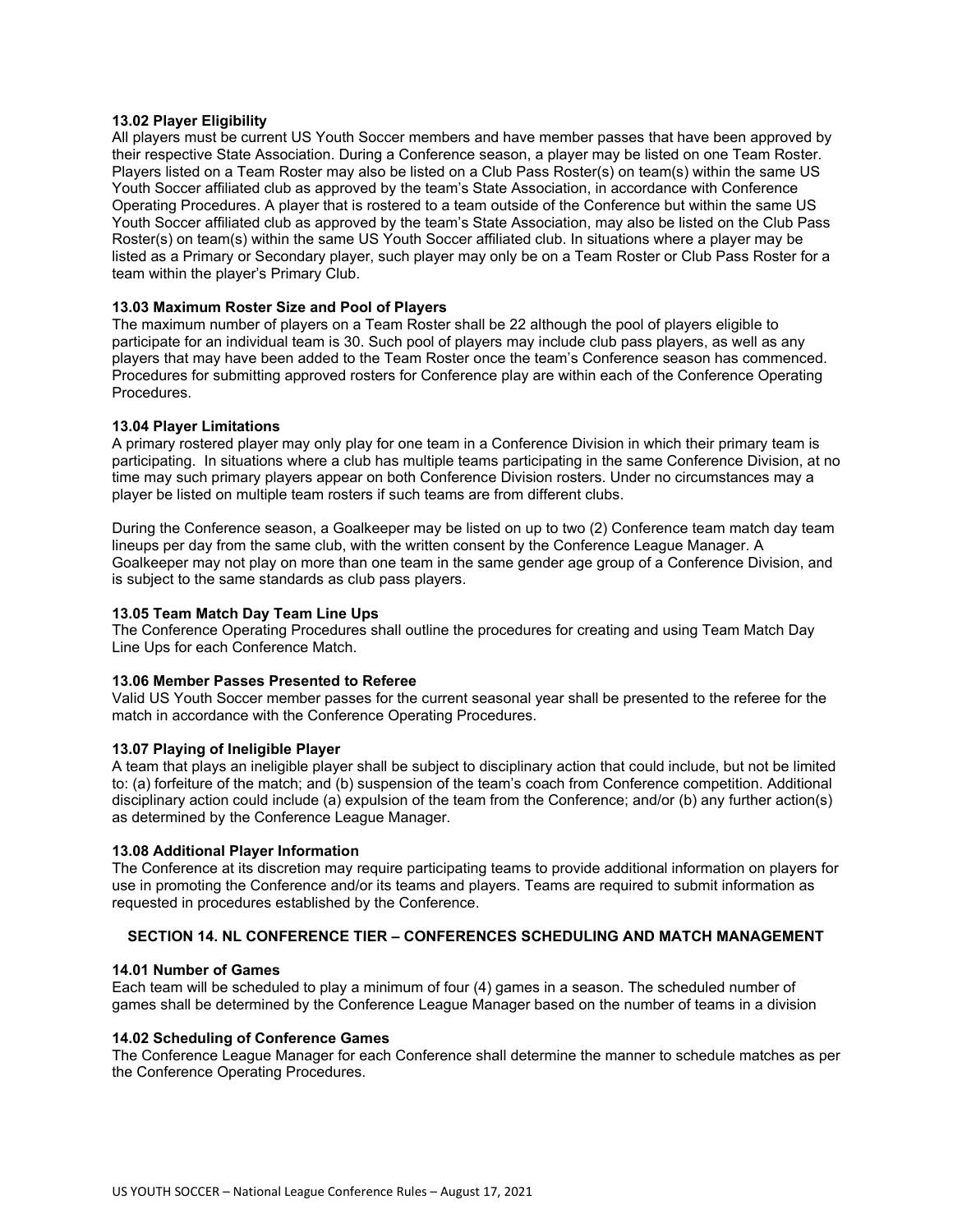### **14.03 Match Schedule and Rest Periods**

It is the intent of the league to play only one match per day; however, when circumstances dictate, no more than two matches a day may be scheduled. Every effort will be made to provide for a minimum of three hours rest between matches.

## **14.04 Inclement Weather and Unplayable Field Conditions Prior to Match**

The Host is responsible for notifying the Conference League Manager as soon as possible if games on scheduled fields are unable to be played due to field closings or inclement weather. Rescheduling of games is done in accordance with Conference Scheduling Policy.

#### **14.05 Referee Jurisdiction**

Once the referee has jurisdiction of a match, the match may be stopped, suspended, or terminated as provided in the "IFAB Laws of the Game."

#### **14.06 Travel/Hosting**

For the purpose of Conference competition, Permission to Host/Travel Forms are not required. Permission to host/travel is granted when a team's respective State Association approves the team's application into the Conference.

a) At the discretion of the Conference League Manager, the Conference may require out-of-town teams to use specific hotels in order to participate in a Conference hosted event. Such requirements are to be listed by the Conference at the time a location is offered to teams for scheduling and may include disciplinary action for any violation(s). All teams are required to coordinate hotel stays through the designated hotel provider as designated by the Conference.

#### **14.07 Match Management Procedures**

The Conference League Manager has the authority to make the final decision on all aspects related to a match outside of the jurisdiction of the referees. Conference Match Management Procedures are listed within the Conference Operating Procedures.

#### **14.08 Additional Match Management Procedures**

On an emergency basis, the Conference League Manager may impose additional Match Management Procedures. These additional procedures shall be limited to those items that are necessary, in the sole opinion of the Conference League Manager, in order for a match to be played.

## **14.09 Responsibility of Teams**

The officials of a team at a match (as provided by Rule 18.01), are responsible for the behavior, conduct and control of team players, support staff, supporters including but not limited to family and friends, and team management staff. Failure to abide by this rule may result in Disciplinary Action as determined by the Conference League Manager.

# **SECTION 15. NL CONFERENCE TIER – CONFERENCES STANDINGS**

## **15.01 Earning Points in Matches**

The standings of teams within a competition format will be based upon the number of points earned from each match. Teams earn points as follows: 3 points for a win; 1 point for a tie; and no points for a loss.

## **15.02 Forfeits**

A forfeited match will be scored as a 1-0 win for the opponent. A team forfeiting any match shall be dropped from the Conference at the discretion of the Conference League Manager following a review of the incident resulting in any Forfeits. Should a team be dropped, all scores for that team in the seasonal year schedule shall be recorded as a 1-0 win for the opponent. In addition, a team that forfeits one of more matches may be subject to further sanctioning including but not limited to a fine, become ineligible to advance to Regionals, become ineligible to advance to National League P.R.O., or be suspended from the National League. The Conference League Manager of the Conference, after consultation with the NL Commissioner shall determine any additional sanctioning.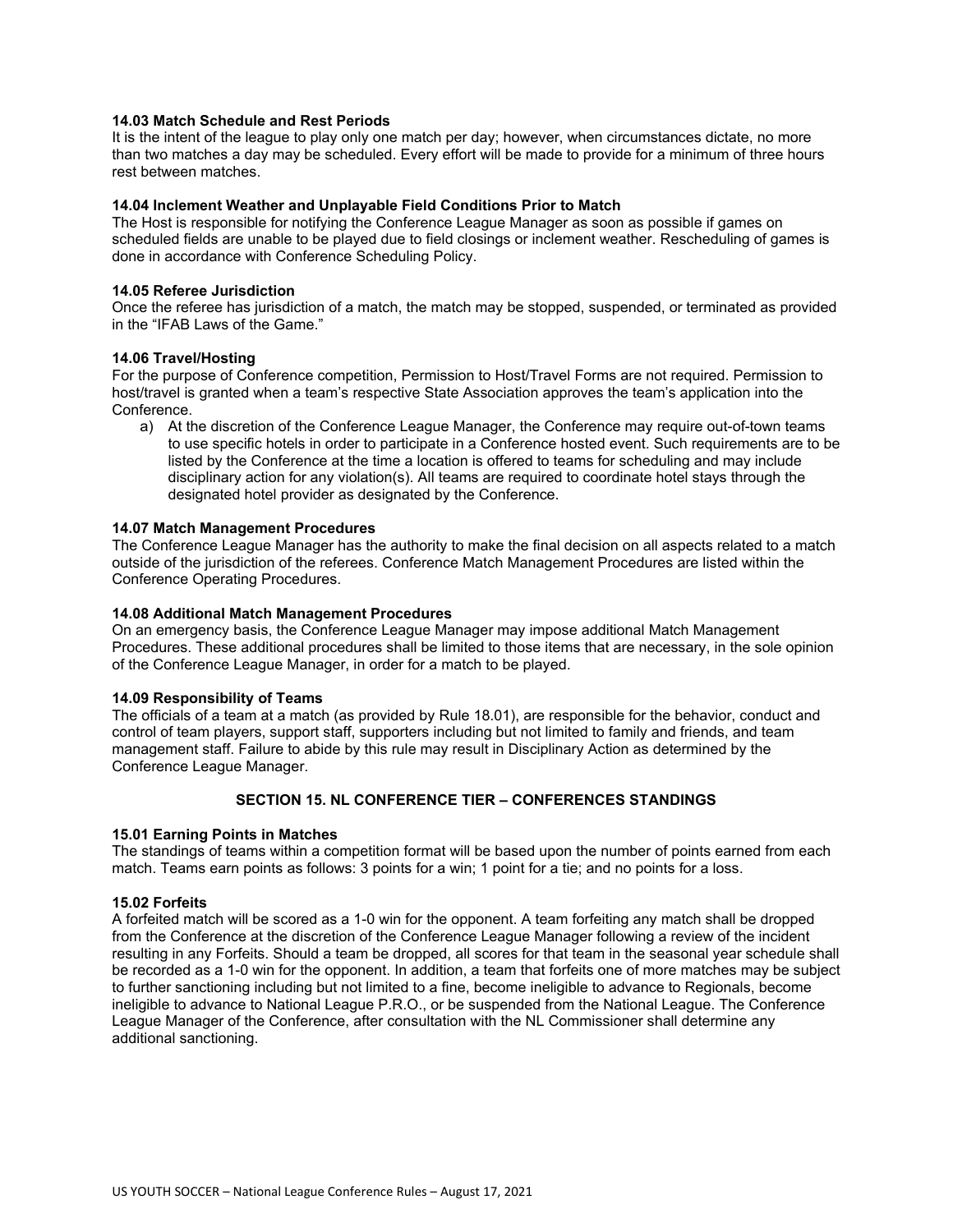### **15.03 Uneven Number of Matches**

In the event that the teams in a competitions format do not play the same number of matches due to unforeseen circumstances, excluding matches that teams forfeit, the Conference League Manager of a Conference shall determine the Final Standings utilizing any tie-breaking procedures of Rule 15.04 that may need to be applied or by using the percentage of points earned versus the maximum points the team could have earned as the tiebreaker.

#### **15.04 Tiebreakers**

The following tiebreaker criteria apply to the competitions within each Conference.

#### **Tiebreakers—Two Teams are Tied**

If two teams are tied on the basis of points earned, the team's placement will be determined in accordance with the following sequential criteria:

- a) Winner of head to head competition
- b) Winner of most games (all games)
- c) Best Goal spread (goals scored minus goals against) in all games
- d) Fewest goals allowed
- e) Coin Toss

## **Tiebreakers—Three Teams That Are Tied**

If three teams are tied on the basis of points earned, the final rankings will be determined in accordance with the following sequential criteria. If a criterion creates a situation where the three-way tie is broken, then the tiebreaker for the teams that are tied resorts to the two team tiebreaker specifically for those teams.

- a) Points earned in head to head competition among the teams
- b) Winner of most games (all games)
- c) Best Goal spread (goals scored minus goals against) in games among the tied teams
- d) Best Goal spread (goals scored minus goals against) in all games
- e) Fewest goals allowed in games among the tied teams
- f) Fewest goals allowed in all game.
- g) Drawing of lots

## **Tiebreakers—Four Teams That Are Tied**

If four teams are tied on the basis of points earned, the final rankings will be determined in accordance with the following sequential criteria. If a criterion creates a situation where the four-way tie is broken, then the tiebreaker for the teams that are tied (either two or three teams) resorts to the two or three team tiebreaker specifically for those teams.

- a) Points earned in head to head competition among the tied teams
- b) Winner of most games (all games)
- c) Best Goal spread (goals scored minus goals against) in games among the tied teams
- d) Best Goal spread (goals scored minus goals against) in all games
- e) Fewest goals allowed in games among the tied teams
- f) Fewest goals allowed in all games
- g) Drawing of lots

#### **Tiebreakers—Five Teams That Are Tied**

If five teams are tied on the basis of points earned, the final rankings will be determined in accordance with the following sequential criteria. If a criterion creates a situation where the five-way tie is broken, then the tiebreaker for the teams that are tied (two, three or four teams) resorts to the two, three or four team tiebreaker specifically for those teams.

- a) Points earned in head to head competition among the tied teams
- b) Winner of most games (all games)
- c) Best Goal spread (goals scored minus goals against) in games among the tied teams
- d) Best Goal spread (goals scored minus goals against) in all games
- e) Fewest goals allowed in games among the tied teams
- f) Fewest goals allowed in all games
- g) Drawing of lots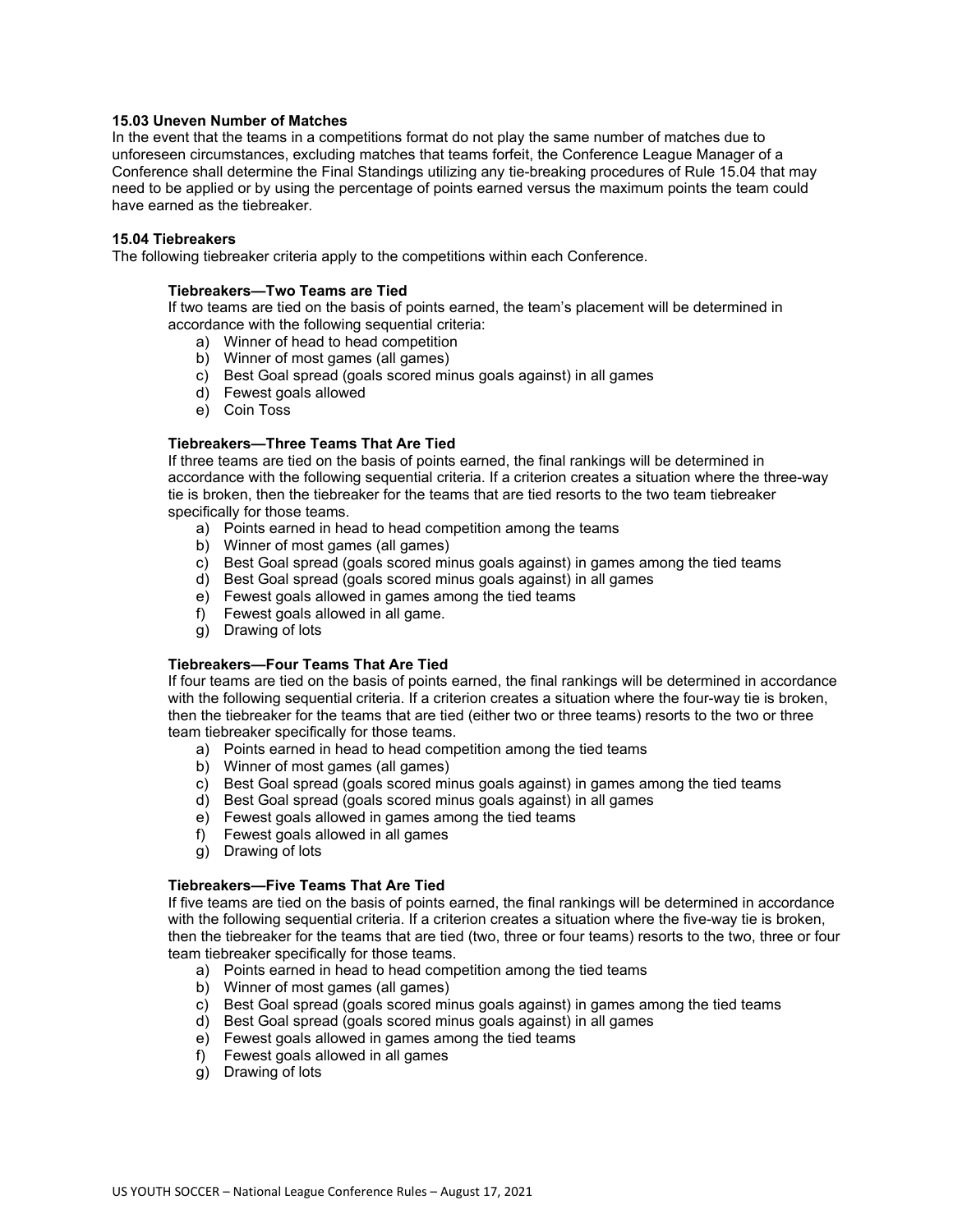## **Tiebreakers—Six Teams That Are Tied**

If five teams are tied on the basis of points earned, the final rankings will be determined in accordance with the following sequential criteria. If a criterion creates a situation where the six-way tie is broken, then the tiebreaker for the teams that are tied (two, three, four or five teams) resorts to the two, three, four or five team tiebreaker specifically for those teams.

- a) Points earned in head to head competition among the tied teams
- b) Winner of most games (all games)
- c) Best Goal spread (goals scored minus goals against) in games among the tied teams
- d) Best Goal spread (goals scored minus goals against) in all games
- e) Fewest goals allowed in games among the tied teams
- f) Fewest goals allowed in all games
- g) Drawing of lots

**Tiebreakers—Not Covered**

For any situation not covered within these rules, the Conference League Manager will also determine any tie-breaking procedures that may need to be applied.

# **SECTION 16. NL CONFERENCE TIER– CONFERENCES REGIONAL COMPETITIONS**

## **16.01 Qualification to USYS Regional Competitions**

On an annual basis, the Conference shall publish based on the structure of the Premier I and top Club based tier of play within each Conference, the process for determining qualification to the Regional Competition of the National Championships Series. Such process will be outlined in the Conference Operating Procedures.

## **16.02 Failure to Accept Qualification Slot to Regionals**

A team that achieves a qualification slot from the Conference is expected to honor the commitment to participate in the Regional Competition. As stated in Rule 16.01, the Conference shall publish the process for determining qualification to the Regional Competition of the National Championships Series. Failure to field a team in such Regional Competition may result in fines as determined by the Conference League Manager.

# **SECTION 17. NL CONFERENCE TIER – CONFERENCES RULES OF PLAY**

## **17.01 Applicable Rules and Laws of the Game**

Matches will be played under the applicable policies and rules of USYS. Teams are responsible for obtaining and abiding by the IFAB Laws of the Game as they govern play subject to the modifications noted in these rules.

## **17.02 Substitutions**

- a) Matches in the 15U, 16U, 17U, 18U and 19U age groups will operate under the FIFA-7 players "per half" substitution system. Once replaced, players cannot re-enter the game during that half of play.
- b) Unlimited vs Limited substitution policies shall be aligned with the National Championship Series Policy and shall be outlined in the Individual Conference Operating Procedures.
- c) Substitutions may be made at any stoppage of play with the approval of the referee.
- d) Reentry shall be at a normal substitution point (with approval of the referee) or at any point during the game if the referee signals for the player's reentry.
- e) During a match is that is part of a Conference event using neutral Health Care Professionals (HCP) or neutral Athletic Trainer Certified (ATC) to monitor the fields, if a player is suspected of suffering a head injury, such player may be substituted for evaluation. The substitution for the evaluation of a concussion/head injury will not count towards the team's total allowed substitutions in a half. However, the team must have at least one substitution available to implement this temporary substitution.
	- 1) If the player is deemed by the neutral HCP or neutral ATC to not have been diagnosed as having a possible concussion, the player may re-enter the game at any stoppage of play and must replace the original substitute. This head injury evaluation substitution will not count as a used substitution in the half. Furthermore, the temporary substitute will be able to re-enter the game in that half at a later time.
	- 2) If the player is not cleared to return to play by the HCP or ATC, the replacement player will no longer be considered a temporary substitute and the team will be charged a substitution.
	- 3) Any discipline issued to the temporary substitute will count for the remainder of the game.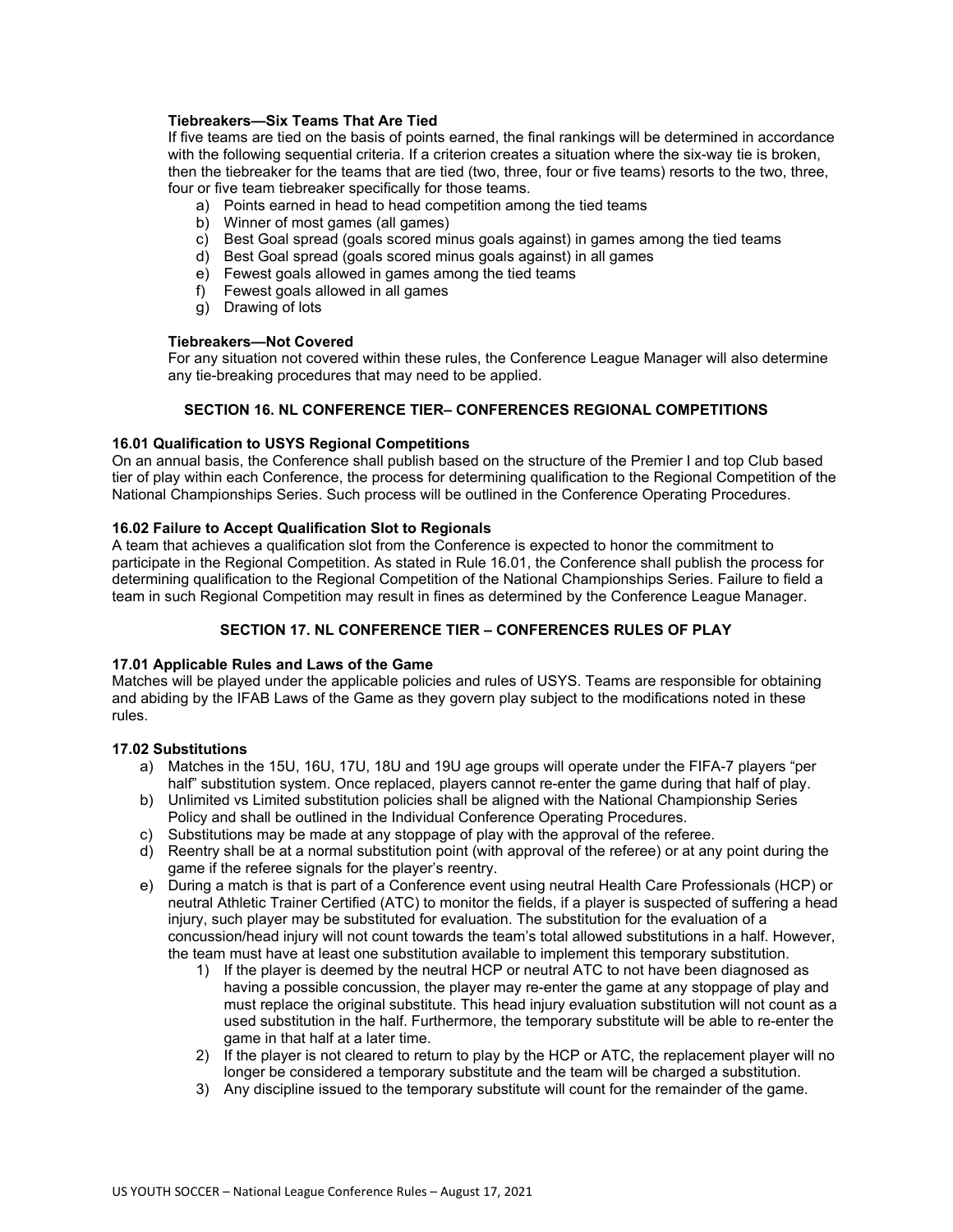## **17.03 Match Length**

| Length of Each Half |
|---------------------|
| 45 minutes          |
| 40 minutes          |
| 35 minutes          |
| 30 minutes          |
|                     |

## **17.04 Field Size**

Fields for all age groups must meet the U.S. Soccer/FIFA requirements for field size.

## **17.05 Forfeit Due to Failure to Appear for Match**

Failure to appear for a scheduled match will result in a forfeit. A team must be present and ready to play (7 player minimum) within 10 minutes of scheduled match time.

## **17.06 Anchored Goals**

The coaches and match referee should inspect the integrity of the goals to ensure they are secure and suitable for play.

## **17.07 Team Uniforms**

Team and individual player Uniforms for Conference matches must conform as follows:

- a) Each player (except a goalkeeper) shall have a number on the player's jersey. The number shallbe affixed to the back of the jersey and be clearly visible. Each player on a team must wear a number different from the number of every other player on the team. Numbered jerseys on goalkeepers are optional. Numbers should be affixed to the jersey and no taped numbers are permitted
- b) All teams are required to attend each match with two (2) sets of jerseys and socks for all of its players; one set of light colored jerseys and socks, and a second set of dark colored jerseys and socks.
- c) It is expected that that the first team listed on the match schedule is to wear light/white color jerseys and socks. When there is a conflict in uniform color, the team listed second on the Conference schedule must change its jerseys and socks, except in situations where the team listed first is wearing dark colored jerseys and/or socks, then the team listed first must change to light/white color jerseys and socks. The Referee shall define what constitutes light and dark color jerseys and socks.
- d) The Conference League Manager of each Conference shall have the option to assign jersey colors to teams for matches, should the Conference League Manager deem that such procedure is appropriate.
- e) In the event of color conflict with referees, the referees shall change jersey colors.
- f) Teams playing in the Conference are permitted to have the following limited items on their game uniforms:
	- 1) USYS logo or directly related USYS logoed patches
	- 2) Their individual club and/or team logo and team sponsor logo
	- 3) Manufacturer of uniform logo
	- 4) Name and number of player
	- 5) No other patches or logos are permitted unless written permission is granted by the Conference League Manager
	- 6) All patches or logos not permitted must either be covered up or removed

## **17.08 Coaching from Sidelines**

Limited coaching is permitted only from one touch line from the team's respective technical area (if marked) or from the center-line to no more than 5 yards from the end of the team bench closest to the goal line (if no technical area is marked). Team bench persons may not enter the field without permission from the referee.

## **17.09 Official Match**

If less than one half is completed and the match is terminated because of weather or other unplayable conditions, the entire match must be replayed, subject to review by the Conference League Manager for the Conference. If the first full half of a match is played, and the second half of the match is not played because of weather or unplayable field conditions, the match is official and the final score will be the score at the time the match is terminated. If a match is terminated during the second half of play due to inclement weather or unplayable field conditions as determined by the referee in accordance with the IFAB Laws of the Game, the final score will be the score at the time the match is terminated.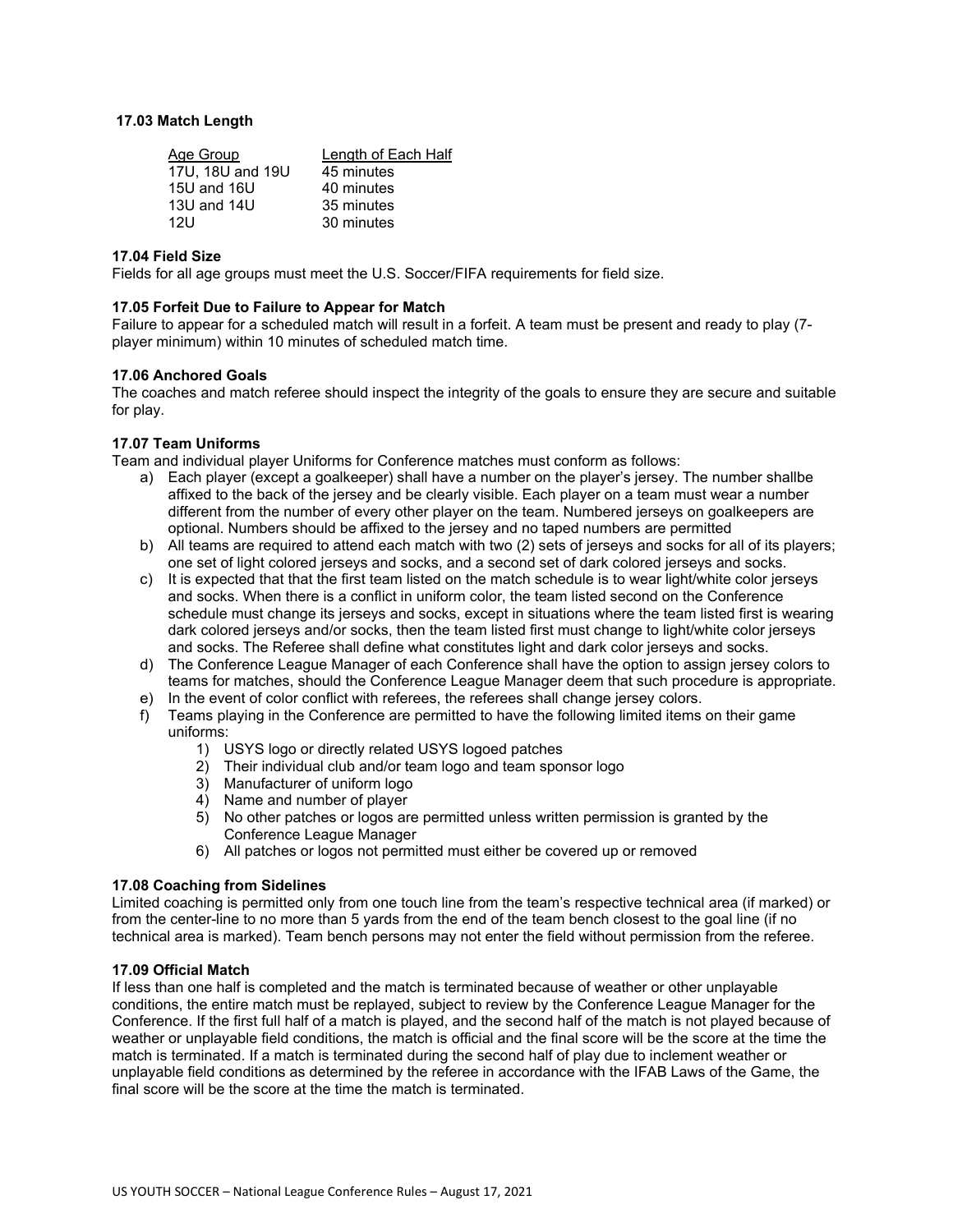## **17.10 Team Bench Area and Supervision**

No more than four (4) team bench persons (being only team coaches, team administrators, and team medical staff) shall be permitted at the team bench area during a match. Also, those players listed on the match lineup card are permitted at the team bench area during a match. A suspended team bench person is not permitted at the Team Bench Area. A coach, manager or team official must supervise a Conference team at all times at the Team Bench Area. Coaches, managers and team officials are required to provide the Referee with a pass, as provided by their host State Association, certifying that the coach, manager or team official is currently rostered with the team/club. If by send off or emergency, a team does not have a coach, manager or team official to supervise the Conference team during a Conference game, then the game shall be forfeited.

# **17.11 Team Coaches – Coaching Education Requirement**

On an annual basis, the National League Management Group shall determine the minimum levels of coaching education needed by each coach in order to supervise a team in individual Conference Competition. Minimum levels of coaching education shall be outlined in the individual Conference Operating Procedures. Coaching education levels from U.S. Soccer, United Soccer Coaches and foreign national associations may be considered in meeting such standards.

## **SECTION 18. NL CONFERENCE TIER – CONFERENCES REFEREES**

## **18.01 Three Person System**

Matches should be officiated by the three-person FIFA/USSF Referee System. In the event the assigned officials fail to appear; an attempt to secure certified officials should be done to officiate the match. In the event certified USSF officials are not available, the Referee may appoint Club Assistant Referees. Club Assistant Referees shall be limited to decisions only on touchlines and possession as specified by FIFA/USSF Referee Guidelines. Additional procedures may be listed within the Conference Operating Procedures.

#### **18.02 Game Officials**

Game officials will be assigned under the authority of the Conference working with the hosting USYS State Association.

#### **18.03 Referee Assignor**

Match officials will be assigned under the authority of the Conference League Manager of the Conference.

#### **18.04 Payment of Referees**

Referee and Assistant Referees are paid in accordance with the Conference Operating Procedures.

## **18.05 Filing of Referee Match Report**

The filing of the Referee Match Report shall follow the procedures as outlined in the Conference Operating **Procedures** 

# **SECTION 19. NL CONFERENCE TIER – CONFERENCES SEND OFFS AND DISCIPLINE**

#### **19.01 Protocol for Send Offs and Dismissals**

Any player sent off from a match must leave the field area and retreat to the parking area of the complex or an area designated by the Conference League Manager. Any team bench person dismissed from participating in a match must leave the field area and retreat to the parking area of the complex or an area designated by the Conference League Manager. Any player sent off or dismissed team bench person is prohibited from communicating with his/her team while the team is at the field for its match, including but not limited to cell phone use, texting, tweeting, or other means of communication. Violation of this rule may result in further disciplinary action against the individual and/or team. The match officials on site are authorized to prohibit the use of any communication devices at the team bench areas.

## **19.02 Send Offs and Dismissals – Automatic Suspension**

Any player sent off or non-player dismissed under Rule 19.01 will be automatically suspended for the next day of Conference competition and for the team's next Conference match (suspensions served concurrently). For a second send off or dismissal during a seasonal year and any send off or dismissal thereafter, the player or nonplayer will automatically be suspended for the next day of Conference competition and the team's next two (2) Conference matches (served concurrently). Any player sent off or dismissed non-player must comply with the location and communication provisions of Rule 19.01.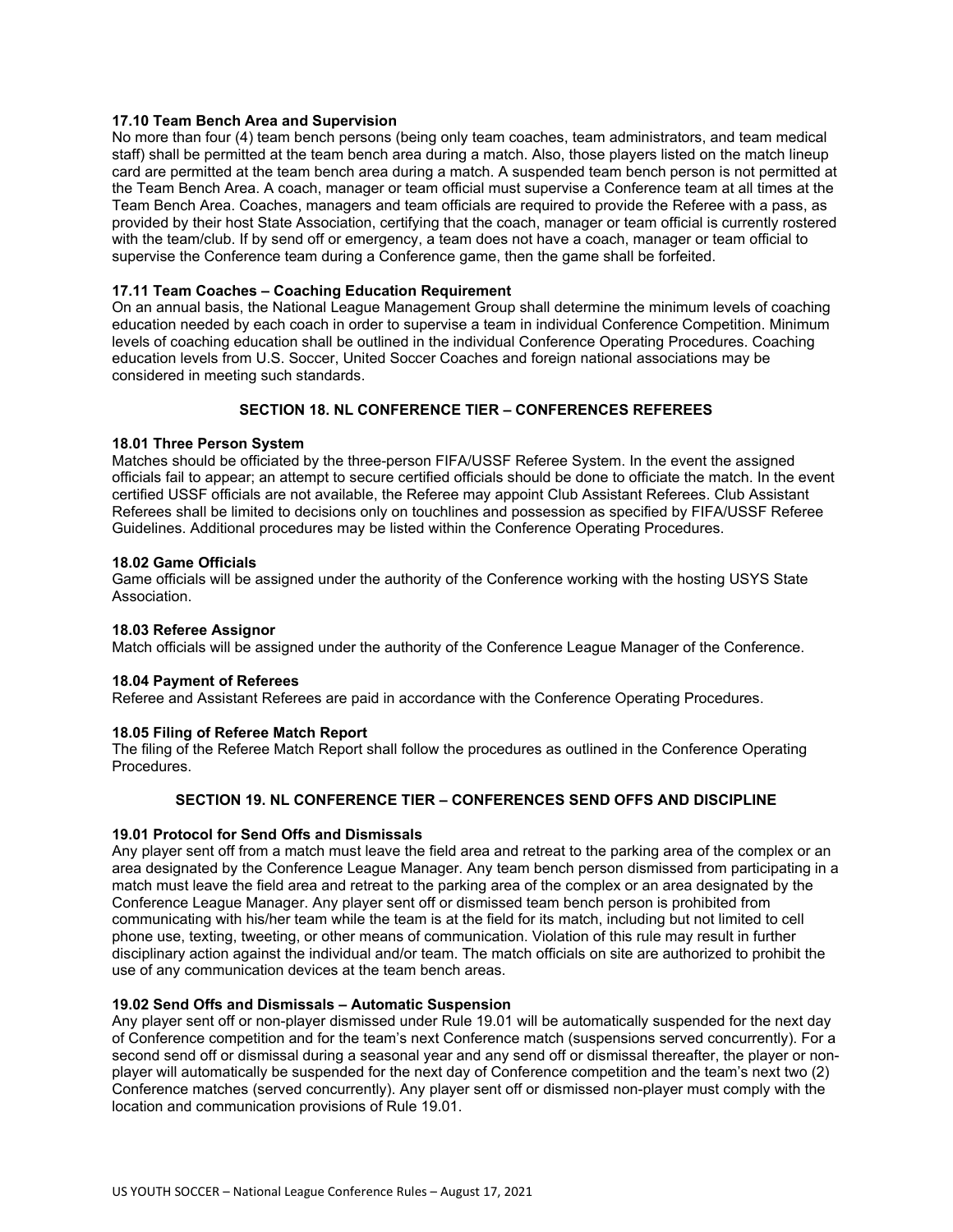## **19.03 Send Offs and Dismissals – Review by Conference League Manager of a Conference**

All send offs and dismissals are to be reviewed by the Conference League Manager of the Conference who may determine at his/her sole discretion that an additional suspension shall be assessed.

## **19.04 Playing of a Suspended Player**

A team that plays an ineligible, suspended player shall be subject to disciplinary action which could include, but not be limited to: (a) forfeiture of the match, and (b) suspension of the team's coach from Conference competition. Additional disciplinary action could include (a) expulsion of the team from the Conference; and/or (b) any further action(s) not limited to fines as determined by the Conference League Manager.

# **19.05 Reporting Send Offs to States**

The Conference League Manager may distribute information on all send offs to the respective State Associations.

# **19.06 Suspensions Incurred at Last Match of Seasonal Year**

If a player or non-player is sent off during the last match of the Conference seasonal year, the suspension shall be served at the team's next Conference match. The Conference League Manager of the Conference has the right to impose additional sanctions with regard to any matters arising from participation in the Conference as the result of the sending off.

## **19.07 Termination of Matches**

Referees may terminate matches for lack of crowd control, poor team behavior or other unsportsmanlike circumstances. Each coach is responsible for the behavior and conduct of his/her players. Upon request by the Game Officials, coaches are responsible to assist in the control of parents, fans, and spectators. The Referee will report the termination of any match to the Conference League Manager or their designee within 24 hours. The Conference League Manager shall ascertain the facts and determine appropriate disciplinary action that may include:

- a) Reprimand,
- b) Forfeiture of game as appropriate;
- c) Suspension from future Conference matches or
- d) Recommendation to the National League Management Group of a more severe penalty.

If play is stopped at any time due to one of the teams (by action of players, coaches, administrators, spectators) adjudged to be at fault, it shall be at the discretion of the Conference League Manager whether the game is to be replayed or declared a forfeit.

## **19.08 Match Manipulation**

Match manipulation is when a team or teams fail to compete in the spirit of the competition or are involved in the manipulation of a game result. Reports of suspected match manipulation must be extensively substantiated in writing and be filed in writing with the Conference League Manager no later than 2 hours following the completion of the match in question. Reports of suspected match manipulation in a Referee Report may be filed with the Conference League Manager in accordance with the individual Conference Operating Procedures. The Conference League Manager will investigate and adjudicate all allegations of match manipulation and will impose appropriate sanctions.

Verified instances of match manipulation shall be subject to sanctioning at the discretion of the Conference League Manager. Such sanctions against the team and club found guilty of match manipulation may include but may not be limited to: (1) a minimum \$10,000 fine; (2) forfeiture of all Conference matches; (3) suspension of the team coach(es) and club Director of Coaching; and/or (4) suspension from Conference play for following seasonal year.

## **19.09 Violation of Rules or Conference Operating Procedures**

Any violation of the rules herein or Conference Operating Procedures not specifically address in these rules will be subject to disciplinary action by the Conference League Manager of the Conference.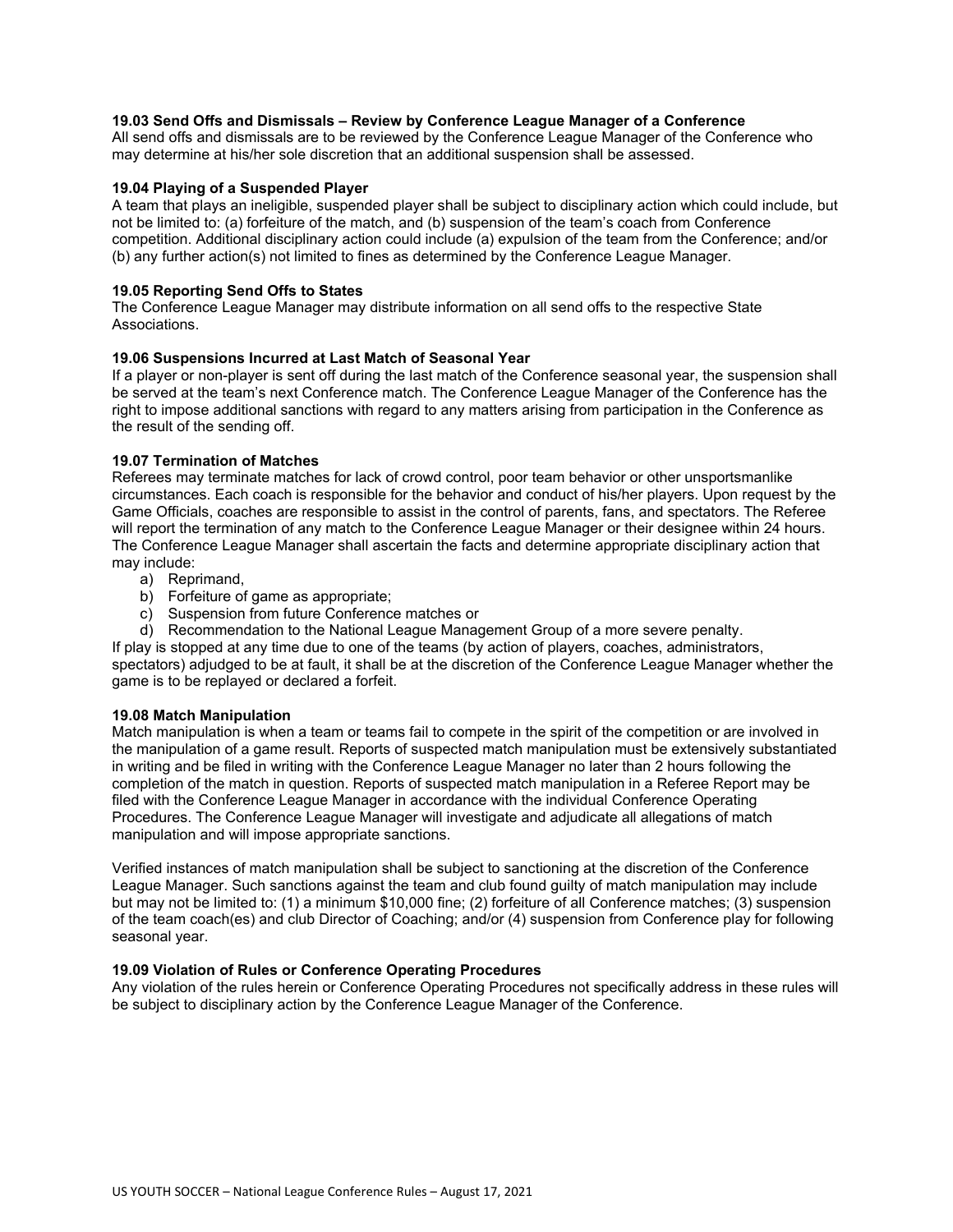# **SECTION 20. NL CONFERENCE TIER – CONFERENCES PROTESTS AND APPEALS**

## **20.01 Definition of a Protest**

A protest is a formal written objection of any violation of established policies, rules, or procedures related to a specific match and can only be filed by the Club Director of the Club or the Director of Coaching for the Club that the team is a member. Only those teams involved are permitted to protest a match result. Third parties, i.e., coaches from other teams, state administrators, cannot file protests on a specific match. Protests must be based upon a violation of the published rules of the USYS, U.S. Soccer, the Conference competition, or IFAB Laws of the Game.

## **20.02 Protests of Match Played**

To be valid and eligible for consideration, a protest must be orally lodged by a team official with the match referee and the opposing coach at the game site before leaving the field of play. All protests must be submitted in writing and filed by the Director of the Club or the Director of Coaching of the Club that the team is a member with the appropriate fee to the Conference League Manager. The formal written protest must be postmarked no later than three (3) business days after match completion in accordance with the Filing Procedures listed in Rule 20.06. The referee is the final authority on the field of play. All decisions of the referees with respect to matters of fact, including judgment matters, are final.

## **20.03 Hearing of Protest**

The National League Management Group shall hear all protests by no later than seven US Youth Soccer business (7) days following the receipt of the protest fee. The NL Commissioner, as a member of the National League Management Group, will not be a part of the protest hearing.

## **20.04 Definition of an Appeal**

An Appeal is a request to transfer the matter from one jurisdiction to another for re-examination of the decision made by the lower body. Appeals arise as the result of an adverse decision from an administrative action or disciplinary action at a lower level. Only those parties to the original action, who are adversely impacted by such decisions, shall be allowed to appeal. An Appeal may only be filed by the Director of the Club or the Director of Coaching for the Club that the team is a member. An appeal must be filed in accordance with Section 20.06 within five (5) days after a decision is rendered by the National League Management Group.

## **20.05 Appeals Committee**

The Conference shall have a National League Appeals Committee. The National League Appeals Committee shall have jurisdiction of appeals as provided in the rules of this Section 20. The NL Commissioner shall appoint members to the Committee for each appeal that is filed. Members of the National League Appeals Committee shall have no conflict of interest in the matters being appealed and shall not be associated with any of the principals involved. The National League Appeals Committee shall be chaired by one of the members designated by the NL Commissioner. The Appeals Committee shall be composed of no fewer than 3 and no more than 5 members.

Decisions of the National League Appeals Committee shall be final.

## **20.06 Filing Procedures**

A protest or appeal must be filed in writing and must include:

- a) The nature and specifics of the complaint.
- b) A listing of the policies, rules, and/or procedures that have been violated.
- c) A statement of the desired resolution.
- d) Copies of all documents relevant to the protest or appeal.
- e) The filing fee for a protest or appeal is \$500 (certified check or money order made payable to US Youth Soccer).

All protests and appeals must be filed with the Conference League Manager. The original document of the protest or appeal, along with all supporting documents, must be sent by Registered or Certified U. S. Mail – Return Receipt Requested, or by a reputable overnight courier service.